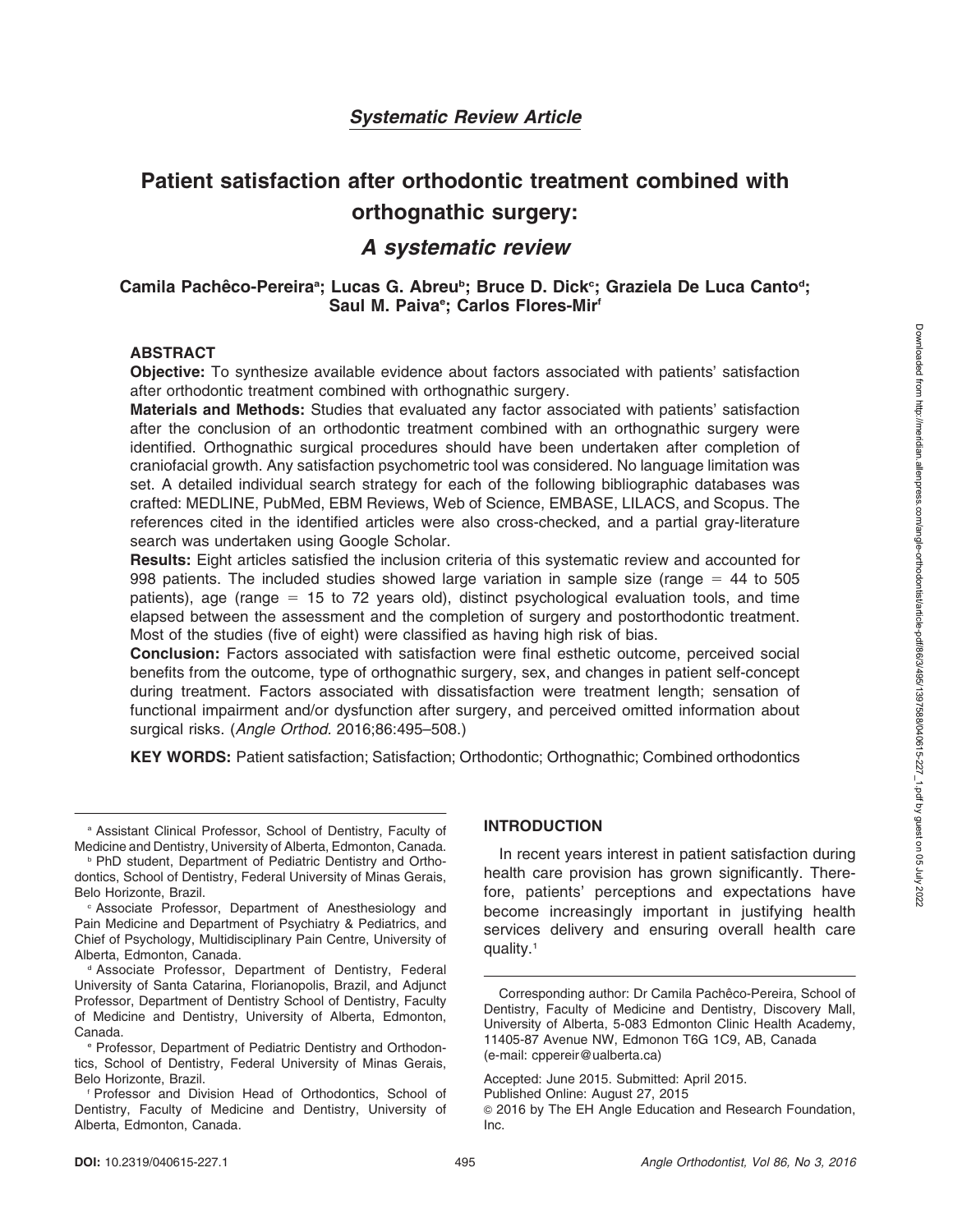High rates of patient satisfaction after orthognathic surgery have been reported. Patients who completed orthodontic treatment combined with orthognathic surgery reported a large variety of psychological benefits, such as improved self-confidence, selfesteem, and/or facial-attractiveness image.<sup>2-4</sup> Facial and dentoalveolar changes after orthognathic surgery are believed to contribute to better personal relationships<sup>5</sup> and/or employment prognosis.<sup>6</sup> In contrast, dissatisfaction can also occur as result of patients' unachieved expectations. In addition, temporary impairment of oral function, paresthesia, and/or unanticipated short-term facial changes have also been linked to patients' dissatisfaction after orthognathic surgery.<sup>7</sup> Thus, despite the fact that, in many cases, originally stated surgical goals were achieved and therefore success was presumed, clinicians sometimes failed to receive positive feedback from their patients.<sup>8</sup> In some cases the reasons behind this apparent lack of perceived success by these patients remains unclear.

Health providers sometimes underestimate patientreported outcomes.9 This is a potentially significant problem. Full understanding of patients' views and expectations are paramount to achieve overall success in the provision of health services. Recently, a systematic review addressed the impact of malocclusion on laypersons' quality of life. The correlation between esthetically compromised malocclusions and their impact on emotional and social dimensions was significant and accompanied by a resulting decrease in quality of life.10 Another systematic review concluded that patients' quality of life improved after orthognathic surgery.<sup>11</sup> No previous attempt at synthesizing the specific factors that affected such outcomes was identified.

Therefore, the aim of the present systematic review was to synthesize available studies that have evaluated factors associated with patients' satisfaction after orthodontic treatment combined with orthognathic surgery.

# MATERIALS AND METHODS

Reporting of this systematic review was performed in accordance with the Preferred Reporting Items for Systematic Reviews and Meta-Analysis - PRISMA checklist.12 This systematic review protocol was registered at the International Prospective Register of Systematic Reviews – PROSPERO (CRD42014014 542). Details of the protocol can be accessed at www. crd.york.ac.uk/PROSPERO/display\_record.asp?ID= CRD42014014542.

# Eligibility Criteria

The following inclusion criteria were used:

- —The study evaluated factors associated with patient satisfaction after the conclusion of an orthodontic treatment combined with an orthognathic surgery.
- —Orthognathic surgical procedures were undertaken after completion of craniofacial growth.
- —Any satisfaction psychometric tool was considered.
- —Neither language nor publication year set as limitations.

The following exclusion criteria were applied:

- —Reviews, letters, case reports, conference papers, and personal opinion publications
- —Evaluation of individuals with severe craniofacial syndromes
- —Orthognathic surgery related to obstructive sleep apnea therapy
- —Treatment involving other major dental specialty work
- —Cases that simultaneously underwent minor esthetic/cosmetic surgery (ie, genioplasty, septoplasty)
- —Studies that did not assess participants' expectations after completion of the entire treatment.

# Information Sources

A computerized systematic search was conducted in MEDLINE, PubMed, EBM Reviews, Web of Science, EMBASE, LILACS, and Scopus. The references cited in the selected articles were also hand searched for additional relevant studies that could have been missed in the electronic searches. A limited gray-literature search was explored in Google Scholar by restricting the search by the first 100 most relevant hits.

# Search Strategy

Details of the key words and word truncation for each database are presented in Appendix 1. All electronic searches were conducted from their earliest records up to September 30, 2014 and updated until March 28, 2015.

# Study Selection

Eligibility of the selected articles was determined in two phases. In phase one, two reviewers independently screened titles and abstracts of studies identified in all electronic databases. In phase two, the two reviewers assessed the selected full-text articles applying the same inclusion and exclusion criteria to confirm their final eligibility. The reviewers were not blinded to the authors and the full text of the study. Disagreements between reviewers were resolved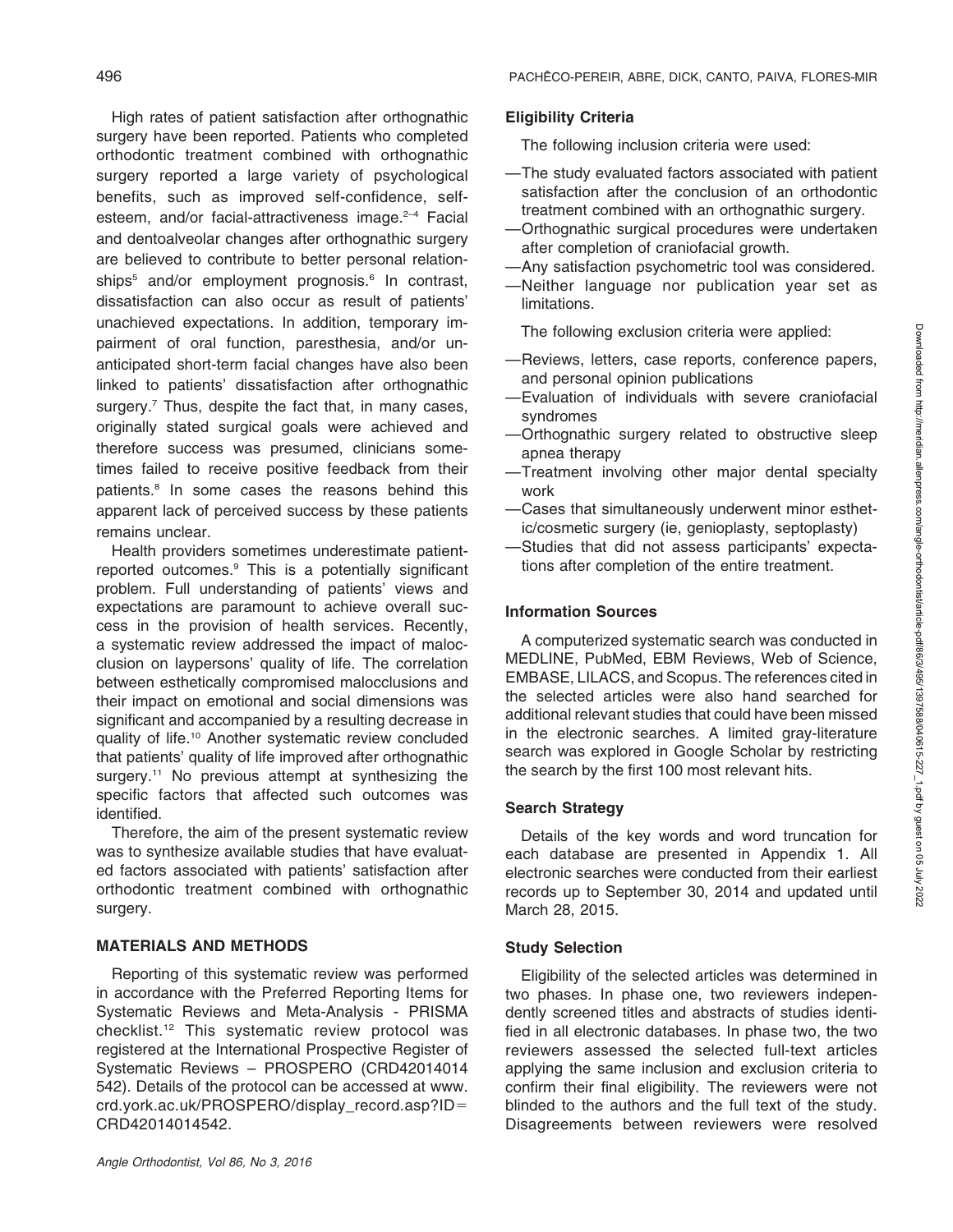through discussion until consensus; a third reviewer was involved when this attempt failed to make a final decision.

#### Data Collection Process and Data Items

Three reviewers were involved in a standardized data extraction process based on the Cochrane Consumers and Communication Review<sup>13</sup> template. One reviewer collected the required information from the selected articles. Two reviewers cross-checked all the retrieved information. Again, disagreements were resolved by discussion and mutual agreement between the reviewers. An additional reviewer was involved, when required, to make a final decision.

The data extracted included sample size of selected studies, timing of assessment, methodology, psychological tool elected to assess patients' satisfaction, orthognathic surgery type, response rate of studies, statistical test, and findings of the included articles. If the reviewers deemed any article to be unclear after full evaluation, they contacted the authors of the study for clarification.

#### Risk of Bias in Individual Studies

The Newcastle-Ottawa Scale,<sup>14,15</sup> modified for crosssectional studies,<sup>16,17</sup> was applied. This scale addresses three domains (selection, comparability, and outcome), and the selected studies could be awarded one check for each factor in the two first categories (sum of five checks) and two checks for each factor in the comparability domain. The sum of the checks, a maximum of seven, reflects the overall quality rating of the study.

Two reviewers assessed the risk of bias of the selected studies. Disagreements were resolved by attempting to achieve consensus between reviewers. A third reviewer was involved when needed to make a final decision.

#### Summary Measures and Synthesis of Results

Any quantified/qualified factor that was identified as affecting a patient's satisfaction after the completion of orthodontic treatment combined with orthognathic surgery was accepted.

#### Risk of Bias Across Studies and Additional Analyses

It was decided a priori that if the data from different studies were sufficiently homogeneous and that the combination of the collected data was justifiable a metaanalysis would be carried out. Additional analysis, such as risk of bias across studies or publication bias, would be calculated only if a meta-analysis was completed.

# **RESULTS**

#### Study Selection

Eight articles satisfied the inclusion criteria of this systematic review. A flow chart of the selection process is outlined in Figure 1. A list of articles excluded during the second selection phase and the reasons for their exclusion is presented in Appendix 2.

#### Study Characteristics

The included studies showed large variation in sample size, age, distinct psychological evaluation tools, and time elapsed between the satisfaction assessment and treatment. Most samples included patients from university hospitals.<sup>4,18-22</sup> A summary of the studies' characteristics is provided in Table 1.

Studies applied different tools to assess satisfaction: questionnaires filled out during a follow-up consultation, $22-24$  questionnaires mailed after treatment, $4$  structured interview after the follow-up consultation, $21$  or both questionnaires (interview and questionnaires)<sup>19,20</sup> and structured interview by phone.18 Two studies reported that patients were first interviewed by telephone and the satisfaction evaluation was conducted later.<sup>4,23</sup>

The author of one initially selected study was contacted to clarify missing information by e-mail.<sup>25</sup> Because of the provided information, the study was later excluded from the review.

### Risk of Bias Within Studies

Most of the studies (five of eight) had high risk of bias. The main risk of bias limitations were related to sample-size calculation and sample power calculation, which were not presented in any of the selected studies. However, some retrospective studies<sup>22-24</sup> defined timing and selected consecutive patients, thereby improving the selection methodology. None of the studies indicated use of blinded interviewers or questionnaire/interview evaluators. Finally, half of the studies did not apply previously validated questionnaires or interviews to assess satisfaction after treatment. Specific description and items of the Newcastle-Ottawa Scale quality assessment is presented in Table 2.

#### Summary Description of the Individual Studies

Sociodemographic factors. Age was not related directly to satisfaction in four of the papers.<sup>18-20,22</sup>  $Sex<sup>22</sup>$  and socioeconomic status,<sup>23</sup> the latter measured as income, were associated with satisfaction. Male patients and patients with a lower socioeconomic status reported higher levels of satisfaction. Schooling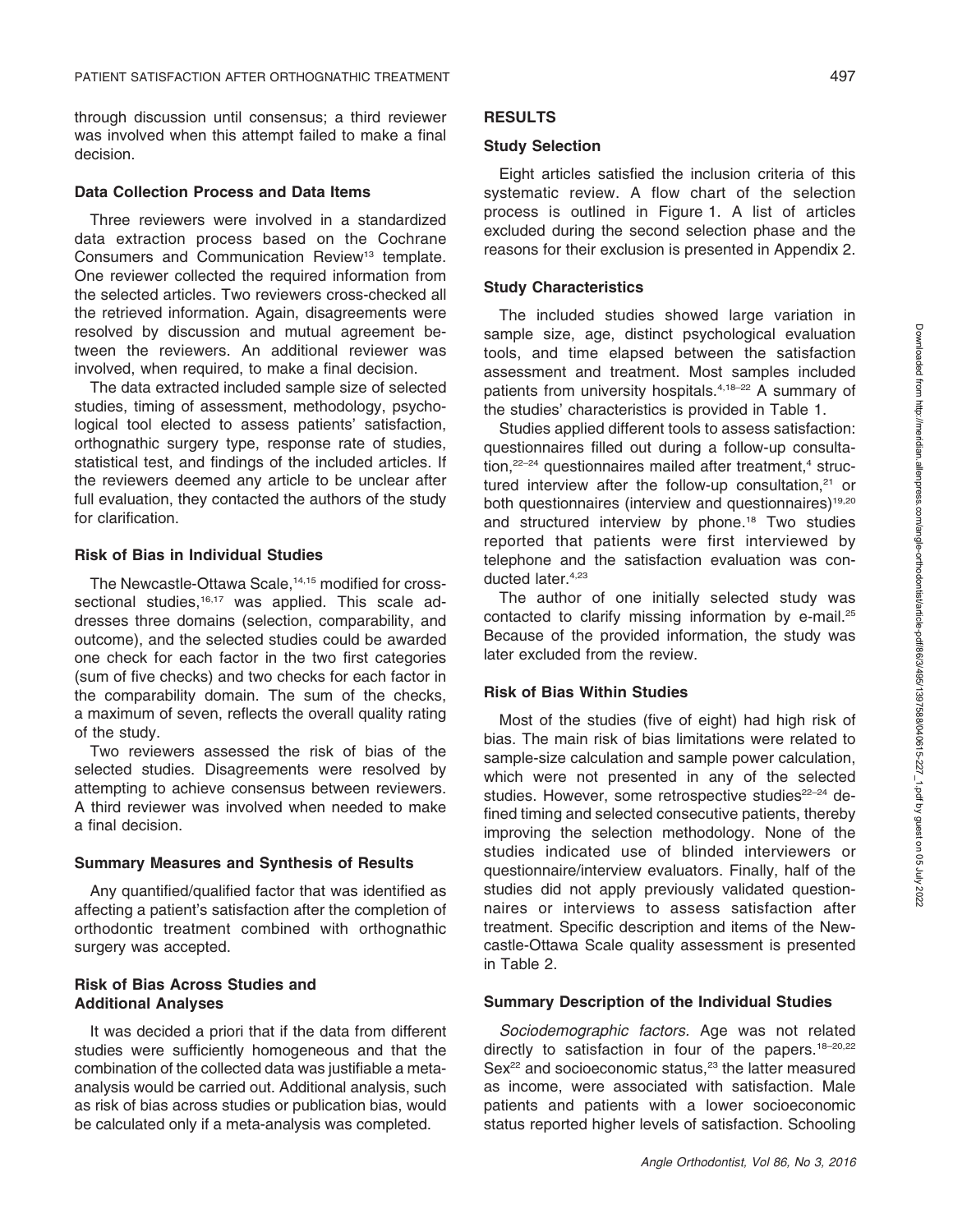

<sup>&</sup>lt;sup>1</sup> Adapted from PRISMA Statement (Preferred Reporting Items for Systematic Reviews and Meta-Analysis) Figure 1. Flow diagram depicting the literature search and selection criteria.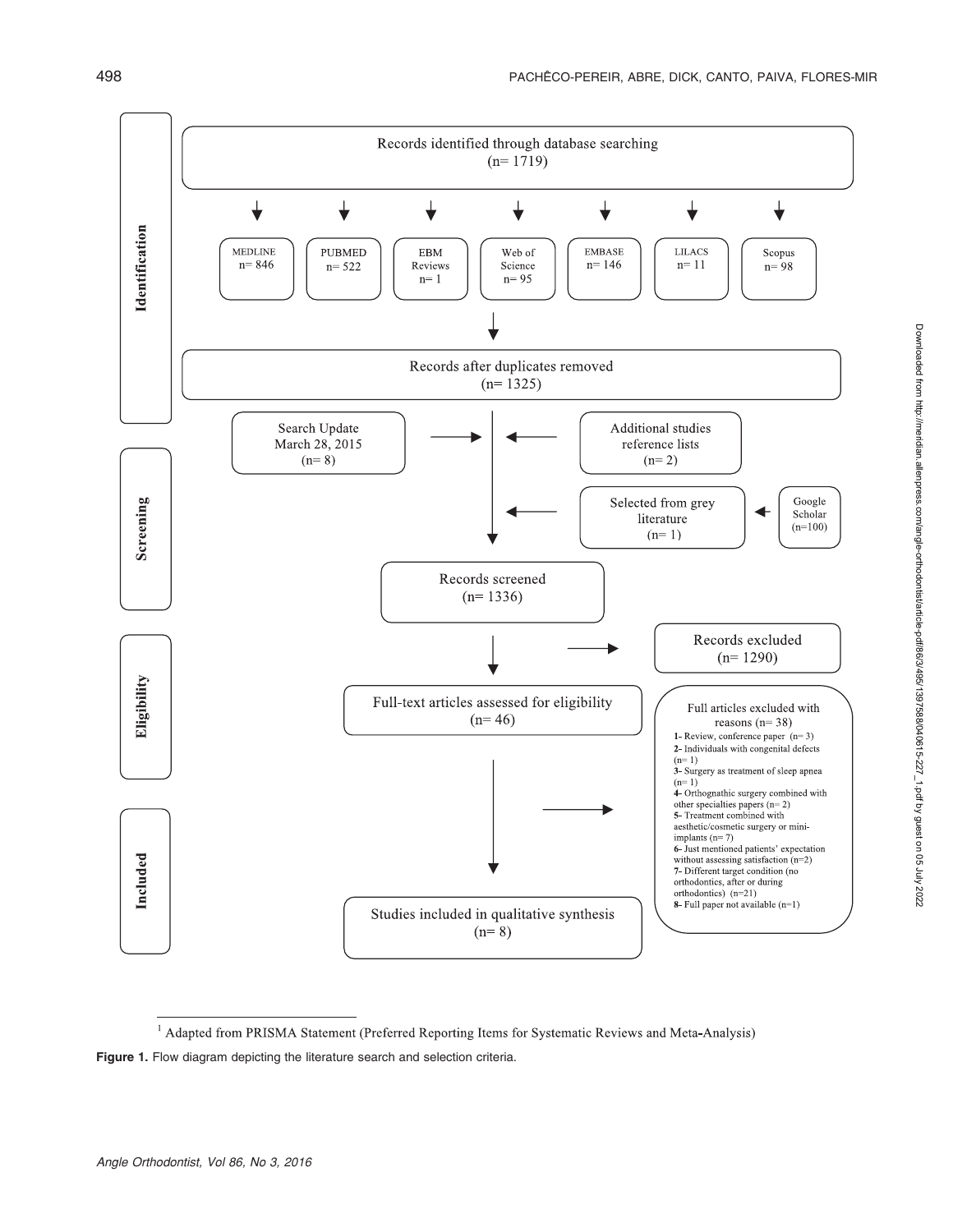was found to be related to the acceptance of undergoing treatment combined with surgery<sup>23</sup> but studies did not report whether it influenced satisfaction outcomes.

Treatment outcome. When pretreatment motives to undergo the surgery were addressed, satisfaction levels were better.<sup>19</sup> Treatment length was highly negatively correlated with outcome satisfaction.21 Final dentofacial esthetics was strongly positively associated with satisfaction.20,24 Patients dissatisfied with outcomes reported higher levels of temporomandibular joint pain and pain on mandibular movement compared to those who were satisfied with treatment outcomes.<sup>24</sup> Patients without a long-term neurosensory deficit after treatment were more satisfied.18 Improvements in temporomandibular joint, facial pain, and anatomical occlusion were significantly associated with patient satisfaction.<sup>18</sup> Numbness of lips and jaw and chewing ability after treatment also had a negative effect in overall satisfaction.18,20

Surgery type. Patients who underwent bimaxillary surgery were more satisfied than those who underwent a maxillary or a mandibular procedure only.<sup>19,20</sup> Patients with skeletal Class II malocclusion reported dissatisfaction after treatment more frequently than those with skeletal Class I and skeletal Class III malocclusion.22 Patients who underwent mandibular setback as the only procedure<sup>18,22</sup> or in combination with maxillary surgery<sup>22</sup> had a higher level of satisfaction than those who underwent mandibular advancement as the only procedure<sup>18,22</sup> or in combination with maxillary surgery.<sup>19,22</sup>

Psychological factors. Pretreatment motivation was correlated with posttreatment psychological status and satisfaction. Social interaction increased more after treatment as it was correlated to satisfaction (work and family environments).19,22 In addition, patients indicated that the benefits of combined orthodontic-surgical treatment would have a major influence in their psychological well-being and self-concept.18–20

Quality of care. Patients who were more informed about surgical risks reported a higher level of satisfaction.<sup>23</sup> Overall satisfaction was linked to the quantity of information that was given to patients and to their family and direct friends.<sup>23</sup> Satisfaction was also linked to quality of care and attention immediately after surgery.4 Lack of information after surgery was suggestive of dissatisfaction.<sup>4</sup>

#### Synthesis of Results

Because of the limitations of the identified available evidence, only a list of the factors associated with or without patient's satisfaction can be presented.

The following factors were associated with satisfaction.

- —Final esthetic outcome22,24
- -Perceived social benefits from the outcome<sup>22</sup>
- $-$ Type of orthognathic surgery<sup>20,22</sup>
- —Sex (female patients were more likely to link dental appearance and satisfaction with treatment out $come)^{18,22}$
- -Changes in patient self-concept after treatment<sup>19,20</sup>

The following factors were associated with dissatisfaction:

- $-$ Treatment length<sup>21</sup>
- —Sensation of functional impairment and dysfunction after surgery<sup>18,22,23</sup>
- —Information about the risks of surgery was not providced4

#### Risk of Bias Across Studies and Additional Analysis

Included data were not homogeneous enough to justify a meta-analysis.

#### **DISCUSSION**

This systematic review investigated factors associated with satisfaction after orthodontic treatment combined with orthognathic surgery. In general terms, it is clear that the vast majority of the patients who underwent this combined treatment were satisfied (more than 85%). Patient satisfaction is a multifaceted dimension; however, people may have a complex set of important and relevant beliefs.<sup>26</sup> Interest in patient satisfaction with various aspects of their health care has grown significantly for surgeons and orthodontists. The benefits provided by a combined orthodontic-surgical treatment, $27$  as well as the potential risks and negative side effects regarding this therapy modality,<sup>28</sup> can contribute to patients' satisfaction with the final outcome.

Orthodontists and oral maxillofacial surgeons should improve the informed consent process and properly temper patients' expectations by limiting false impressions of a "new face" after such complex treatment.<sup>8</sup> It has been observed that patients tend to expect their new profile to fit more closely to socially accepted patterns than what should really be expected.29

Another major factor to be considered is that the perceived care and attention the orthodontist, surgeon, and staff provided to the patient increased the patient's confidence in the orthodontic/surgical treatment outcomes. However, perception of care is a broad category that was sometimes only assessed as quality of care in the studies examined. These distinct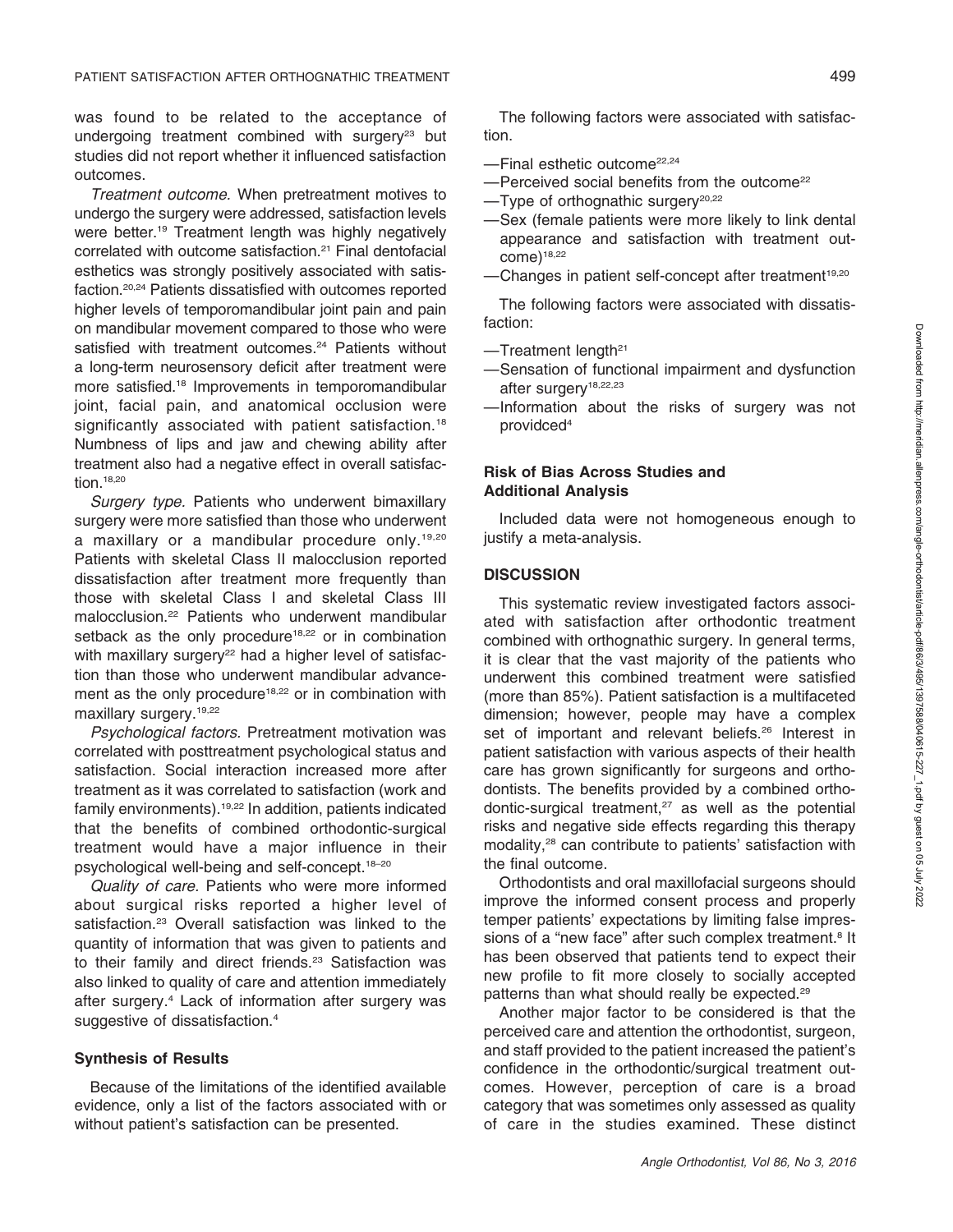| Author(s), Date, and<br>Country                           | Sample (Size, Sex, and Age)                                                                                                                      | Timing of Assessment                                              | Patient<br>Recruitment                                                                                              | Method of Administering<br>Survey and Response<br>Rate                                                                                                                                 |
|-----------------------------------------------------------|--------------------------------------------------------------------------------------------------------------------------------------------------|-------------------------------------------------------------------|---------------------------------------------------------------------------------------------------------------------|----------------------------------------------------------------------------------------------------------------------------------------------------------------------------------------|
| AlKharafi et al. <sup>23</sup> 2014,<br>Kuwait            | $n = 74$<br>52 female and 22 male<br>patients<br>Mean age $= 21.1 y$                                                                             | 6 mo and 10 y after<br>appliance removal                          | Four surgical centers in<br>Kuwait (66 patients)                                                                    | Data collected from<br>patient records: age and sex<br>Telephone interview (15-20 min)<br>using structured questionnaire<br>(Arabic and English versions)<br>Response rate: 50% 74/147 |
| Boch et al. <sup>24</sup> 2007,<br>Germany                | $n = 102$<br>Mean age at intervention $=$<br>24.3 y<br>Long-term follow-up assessed<br>satisfaction (T3)<br>Mean 47 months after<br>surgery 24.9 | $11-141$ mo after<br>orthognathic surgery<br>$(mean = 47 mo)$     | Medical files of patients<br>Place not declared                                                                     | Patients who had<br>undergone an orthognathic<br>intervention between January<br>1988 and December 1999<br>Response rate: 100%                                                         |
| Cunningham et al. <sup>4</sup><br>1996,<br>United Kingdom | $n = 100$<br>postoperative patients                                                                                                              | Completed orthodontic<br>treatment at least 9<br>mo after surgery | Patients from Orthodontic<br>Department of Eastman<br>Dental Hospital in London                                     | Selected patients contacted by<br>phone and questionnaire sent 1<br>wk later<br>Response rate: 81%                                                                                     |
| Espeland et al. <sup>22</sup> 2008,<br>Norway             | $n = 516$<br>consecutive patients<br>281 female and 231 male<br>patients<br>Mean age $= 27.2$ y                                                  | At the final follow-up<br>session, 3 y after<br>surgery           | Patients who underwent<br>surgery at the Ullevål<br>University Hospital<br>between January 1994<br>and January 2003 | Invalidated questionnaire with sev-<br>en fixed alternative answers<br>questions and patients invited to<br>give free comments<br>Response rate: 90.2% 516/572                         |

Table 1. Summary of Descriptive Characteristics of the Included Articles<sup>a</sup>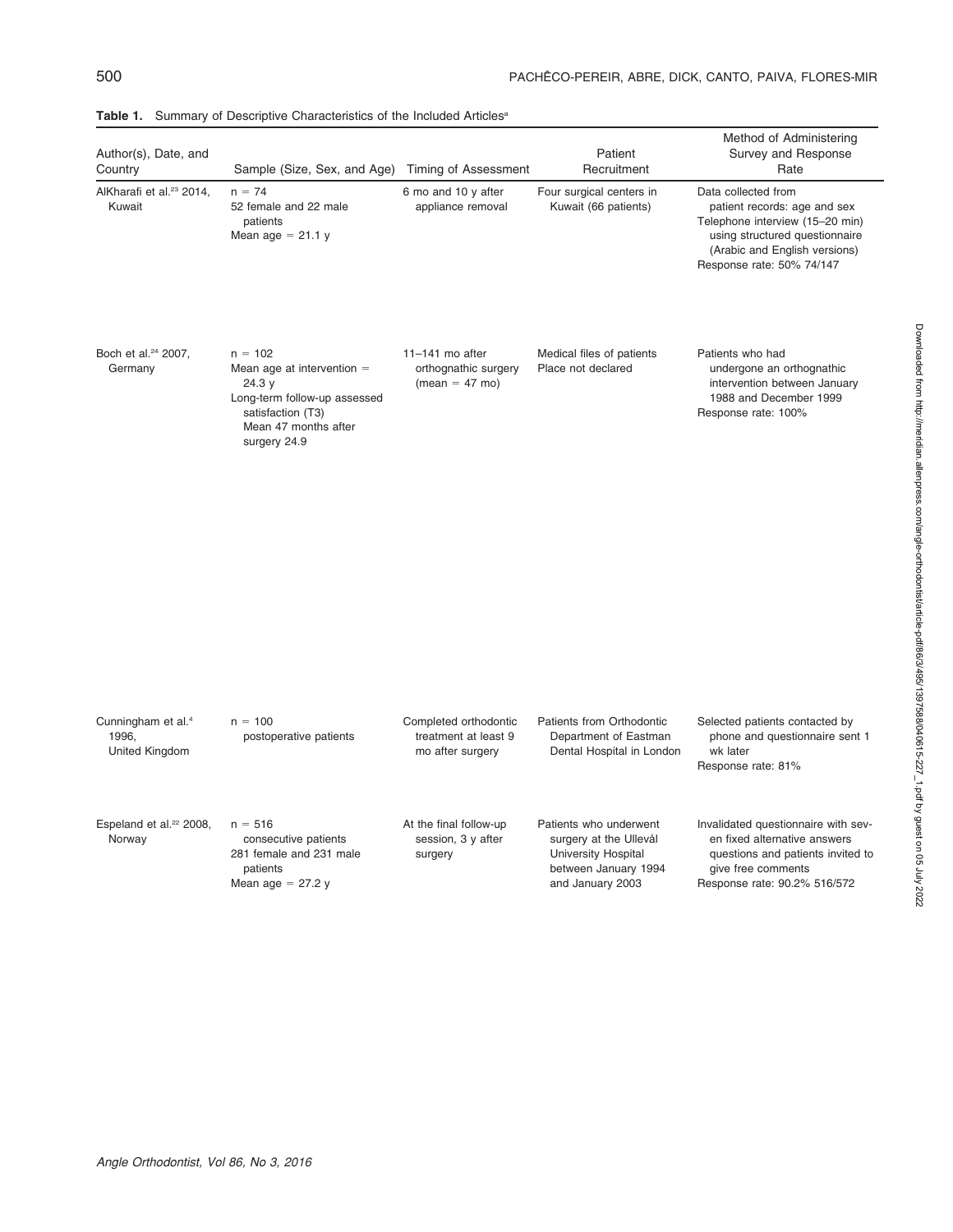Table 1. Extended

| Psychometric Tool<br>Used to Assess<br>Satisfaction                                                                             | <b>Variables Assessed</b><br>for Association to Satisfaction                                                                                                                                                                                                                                                                                                                                                                                                                                              | Factors Significantly Associated With<br>Satisfaction                                                                                                                                                                                                                                                                                                                                                                                                                                                                                                                                                                           | Authors' Conclusion and<br><b>Factor Related to Satisfaction</b>                                                                                                                                                                                                                                                                                                            |
|---------------------------------------------------------------------------------------------------------------------------------|-----------------------------------------------------------------------------------------------------------------------------------------------------------------------------------------------------------------------------------------------------------------------------------------------------------------------------------------------------------------------------------------------------------------------------------------------------------------------------------------------------------|---------------------------------------------------------------------------------------------------------------------------------------------------------------------------------------------------------------------------------------------------------------------------------------------------------------------------------------------------------------------------------------------------------------------------------------------------------------------------------------------------------------------------------------------------------------------------------------------------------------------------------|-----------------------------------------------------------------------------------------------------------------------------------------------------------------------------------------------------------------------------------------------------------------------------------------------------------------------------------------------------------------------------|
| Nonvalidated question-<br>naire pilot-tested with<br>three patients                                                             | Socioeconomic status<br>Presurgical information type                                                                                                                                                                                                                                                                                                                                                                                                                                                      | Patients with a higher socioeconomic status<br>reported lower levels of satisfaction with out-<br>comes ( $P = .008$ ).<br>Patients who were informed about surgical risks<br>reported a higher level of satisfaction ( $P < .04$ ).<br>Patients who were informed about the different<br>phases of the orthodontic and surgical procedures<br>reported a higher level of satisfaction with the<br>orthodontist ( $P < .028$ ).<br>Patients who were informed about surgical risks and<br>postoperative discomfort reported a higher level of<br>satisfaction with the surgeon ( $P < .031$ ).                                  | Most patients who sought com-<br>bined orthodontic and surgical<br>treatments were women.<br>Participants were more likely to<br>be satisfied when they were<br>given information concerning<br>discomfort and surgical risks.                                                                                                                                              |
| Nonvalidated<br>questionnaire<br>One question addressing<br>the factors affecting<br>patient satisfaction<br>(yes or no answer) | Gender<br>Age<br>Diagnosis at the start of treatment:<br>Mandibular prognathism<br>Mandibular retrognathic<br>Open bite<br>Laterognathism<br>Nerve dysfunction:<br>None<br>Minor hypoesthesia<br>Serious hypoesthesia<br>Paresthesia<br>Mandibular movement:<br>Maximum opening<br>Deviation initial<br>Deviation intermediate<br>Deviation terminal<br>Maximum protrusion<br>Maximum laterotrusion right<br>Maximum laterotrusion left<br>Temporomandibular function: TMJ func-<br>tion<br>Muscular pain | Patients in group 1 (dissatisfied with outcomes of<br>orthodontic treatment combined with orthog-<br>nathic surgery) reported higher levels of TMJ<br>pain ( $P < .05$ ) and pain on mandibular movement<br>$(P < .05)$ than those in group 2 (satisfied with<br>outcomes of orthodontic treatment combined<br>with orthognathic surgery).                                                                                                                                                                                                                                                                                      | Symptoms of TMJ dysfunction<br>are correlated with<br>patient satisfaction                                                                                                                                                                                                                                                                                                  |
| Nonvalidated question-<br>naire with incorpora-<br>tions:<br>the Rosemberg Index<br>of Self-Esteem and<br>the Hospital Anxiety  | TMJ joint pain<br>Pain on mandibular movement<br>This study just presented descriptive<br>statistics                                                                                                                                                                                                                                                                                                                                                                                                      | Z test and Fisher's exact test for the comparison of<br>preoperative and postoperative proportions,<br>Wilcoxon's two-sample rank test to analyze self<br>esteem index (RIS), and the Hospital Anxiety<br>and Depression Scale                                                                                                                                                                                                                                                                                                                                                                                                  | Lack of explanation after surgery;<br>after care follow-up was poor.<br>Study strongly suggested provid-<br>ing information for family and<br>friends.                                                                                                                                                                                                                      |
| and Depression Scale<br>Three questions<br>regarding treatment<br>satisfaction and sta-<br>bility                               | Gender<br>Respondents' age:<br>$<$ 20 years<br>$20 - 29$ years<br>$30 - 39$ years<br>$\geq$ 40 years<br>Category of skeletal malocclusion:<br>Skeletal Class I<br>Skeletal Class II<br><b>Skeletal Class III</b><br>Category of surgical procedure:<br>Mandibular setback<br>Mandibular setback and<br>Le Fort I<br>Mandibular advancement<br>Mandibular advancement and Le Fort I<br>Maxillary surgery<br>Other procedures                                                                               | More male than female patients expressed satis-<br>faction ( $P < .001$ ).<br>There were no statistically significant differences<br>for age.<br>Dissatisfaction was most frequently reported<br>among patients with skeletal Class II ( $P < .001$ ).<br>Dissatisfaction was most frequently reported after<br>advancement of mandible whether reported as<br>the only procedure or in combination with other<br>osteotomies ( $P < .001$ ).<br>Satisfaction was most frequently reported by<br>patients who underwent mandibular setback as<br>the only procedure or in combination with<br>maxillary surgery ( $P < .001$ ). | The patients' stated reasons for<br>dissatisfaction:<br>impaired nerve function ( $n =$<br>11), relapse $(n = 11)$ , appear-<br>ance $(n = 8)$ , TMJ problems<br>$(n = 8)$ , and other reasons<br>$(n = 9)$ .<br>The low dropout rate contributed<br>to the representativeness of<br>the findings and may be due to<br>the regular postoperative<br>follow-up examinations. |

Downloaded from http://meridian.allenpress.com/angle-orthodontist/article-pdf/86/3495/1397588/040615-227\_1.pdf by guest on 05 July 2022 Downloaded from http://meridian.allenpress.com/angle-orthodontist/article-pdf/86/3/495/1397588/040615-227\_1.pdf by guest on 05 July 2022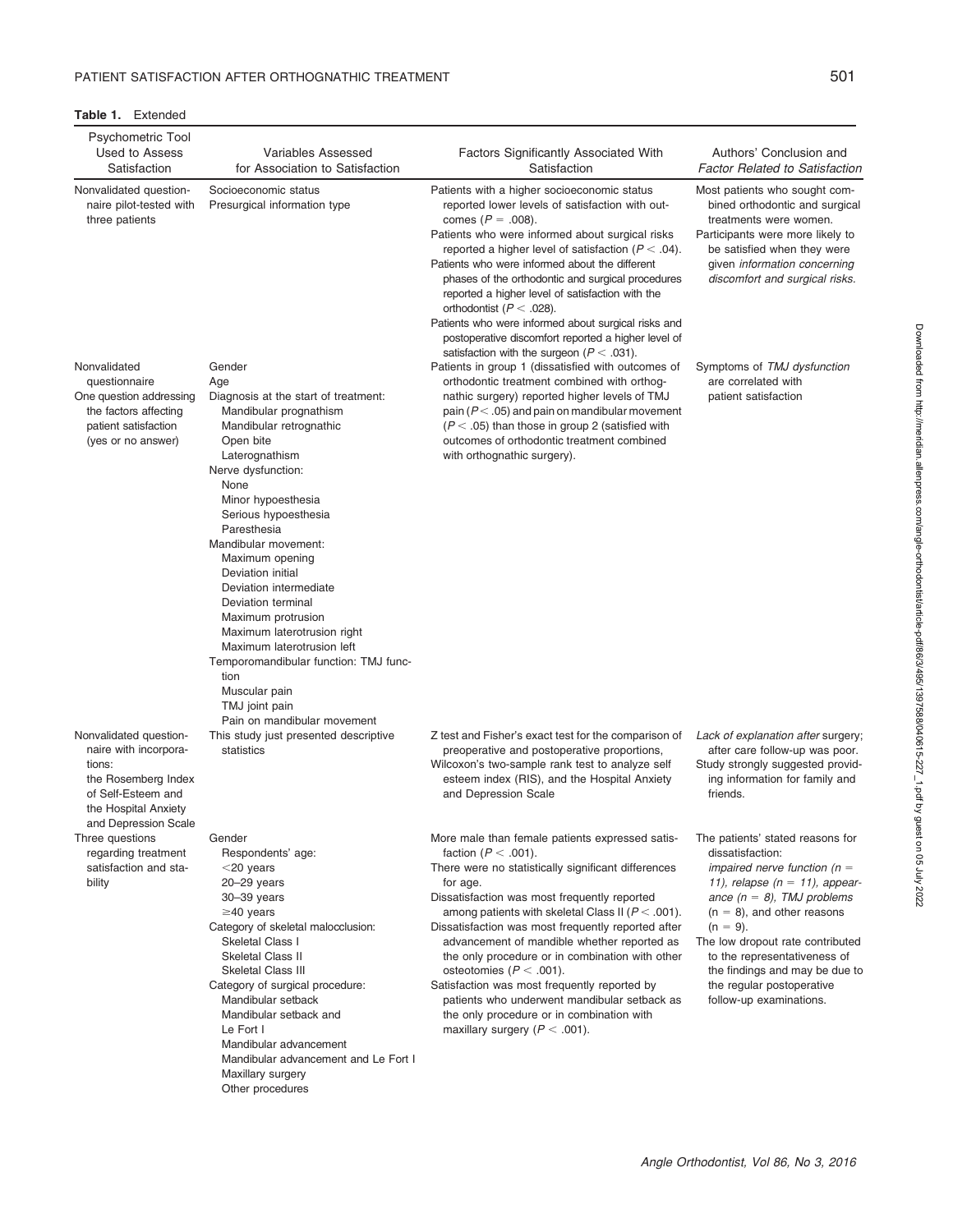| Author(s), Date, and<br>Country               | Sample (Size, Sex, and Age)                                                                                                           | Timing of Assessment                                                                                                                                                                            | Patient<br>Recruitment                                                                                                                                                                                                              | Method of Administering<br>Survey and Response<br>Rate                                                                                                       |
|-----------------------------------------------|---------------------------------------------------------------------------------------------------------------------------------------|-------------------------------------------------------------------------------------------------------------------------------------------------------------------------------------------------|-------------------------------------------------------------------------------------------------------------------------------------------------------------------------------------------------------------------------------------|--------------------------------------------------------------------------------------------------------------------------------------------------------------|
| Kim et al. <sup>21</sup> 2009,<br>Korea       | $n = 44$                                                                                                                              | 2 and 6 mo after the<br>postoperative ortho-<br>dontic treatment was<br>completed                                                                                                               | Consecutive patients under-<br>going orthognathic surgery<br>(from March 2003 to<br>December 2005) from the<br>Department of Oral<br>Maxillofacial Surgery at<br>Ewha Woman's University<br>Hospital                                | Follow-up appointment and struc-<br>tured interview<br>Response rate: 100%                                                                                   |
| Oland et al. <sup>20</sup> 2010,<br>Denmark   | $n = 118$<br>patients and 47 control sub-<br>jects (matched for age and<br>qender)<br>67 female and 51 male patients                  | After postsurgical ortho-<br>dontic treatment was<br>completed<br>Patients were assessed<br>at 2 times: T0 (before<br>surgery) and T1 (after<br>surgery and ortho-<br>dontic treatment)         | Consecutive patients under-<br>going orthognathic surgery<br>at the Department of Oral<br>and Maxillofacial Surgery,<br><b>Aarhus University Hospital</b><br>in Denmark during 2000<br>and 2001<br>Response rate: 66,9%             | After postsurgical orthodontic<br>treatment follow-up: question-<br>naires, personal interviews, and<br>clinical examinations.<br>Response rate: 89% 118/132 |
| Oland et al. <sup>19</sup> 2011.<br>Denmark   | $n = 118$<br>patients treated and 47 con-<br>trol subjects (matched forage<br>and gender)<br>51 men and 67 women<br>Mean age $= 25$ y | After completion of<br>postsurgical ortho-<br>dontic treatment<br>Patients were assessed<br>at 2 different times: T0<br>(before surgery) and<br>T1 (after surgery and<br>orthodontic treatment) | Consecutive patients under-<br>going orthognathic surgery<br>at the Department of Oral<br>and Maxillofacial Surgery,<br><b>Aarhus University Hospital</b><br>in Denmark during 2000<br>and 2001<br>Response rate: 69,8% 118/<br>169 | Questionnaires, personal inter-<br>views, and clinical examinations.<br>Response rate: 89% 118/132                                                           |
| Pahkala et al. <sup>18</sup> 2007,<br>Finland | $n = 82$<br>53 female and 29 male<br>subjects Age $=$ 32 y                                                                            | 6 months and 10 y after<br>appliance removal                                                                                                                                                    | All patients from 1998 and<br>2004 at the Kuopio<br>University Hospital in<br>Finland                                                                                                                                               | Data collected from 13 questions<br>administered during a follow-up<br>consultation<br>Response rate: 100%                                                   |

#### Table 1. Continued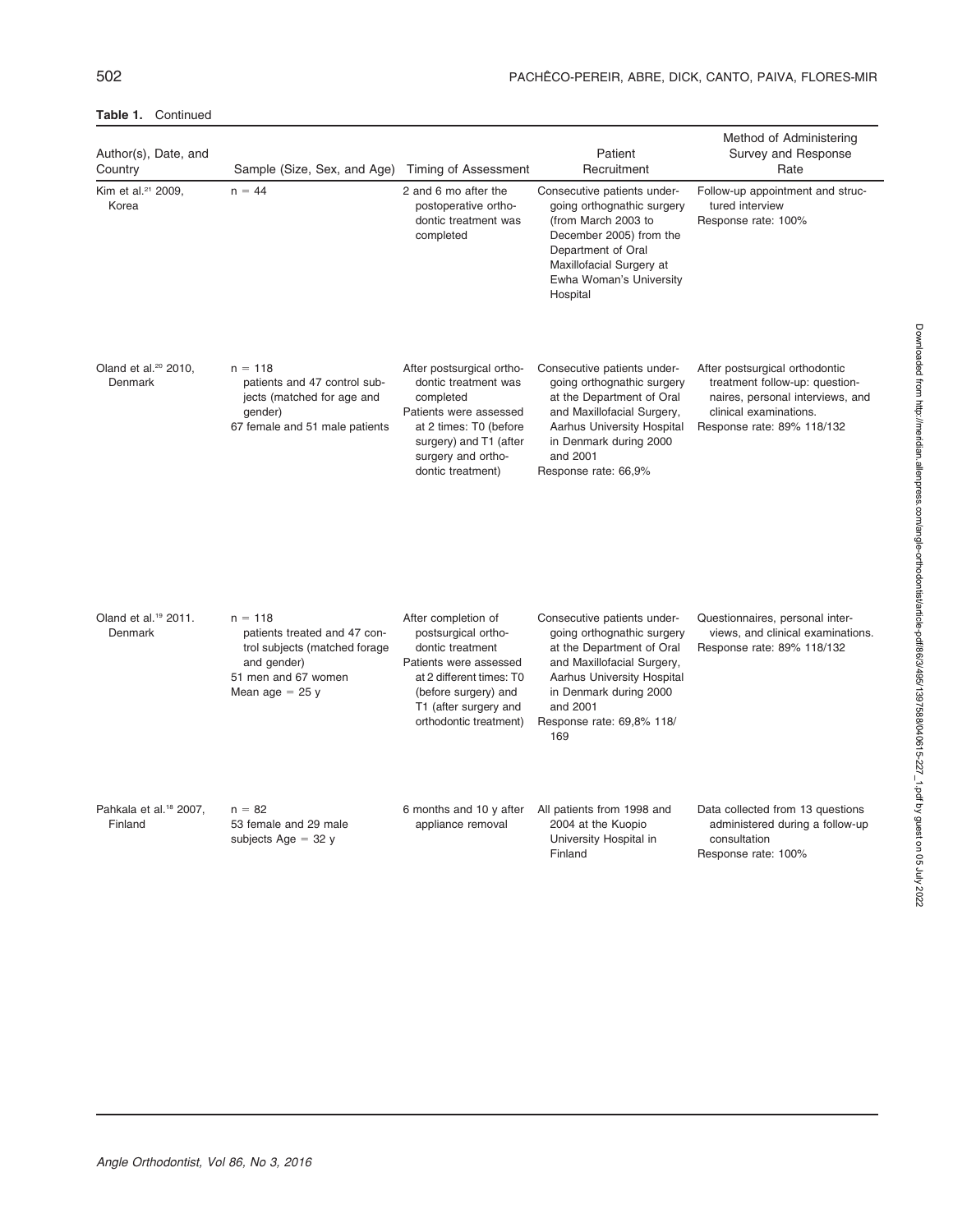#### Table 1. Extended

| Psychometric Tool<br>Used to Assess<br>Satisfaction                                                                                                                                                                                                                     | <b>Variables Assessed</b><br>for Association to Satisfaction                                                                                                                                                                                                                                                                                                                                                                                                                                                 | Factors Significantly Associated With<br>Satisfaction                                                                                                                                                                                                                                                                                                                                                                                                                                                                                                                                                                                                                                                                                                   | Authors' Conclusion and<br><b>Factor Related to Satisfaction</b>                                                                                                                                                                                                                                                                                                     |
|-------------------------------------------------------------------------------------------------------------------------------------------------------------------------------------------------------------------------------------------------------------------------|--------------------------------------------------------------------------------------------------------------------------------------------------------------------------------------------------------------------------------------------------------------------------------------------------------------------------------------------------------------------------------------------------------------------------------------------------------------------------------------------------------------|---------------------------------------------------------------------------------------------------------------------------------------------------------------------------------------------------------------------------------------------------------------------------------------------------------------------------------------------------------------------------------------------------------------------------------------------------------------------------------------------------------------------------------------------------------------------------------------------------------------------------------------------------------------------------------------------------------------------------------------------------------|----------------------------------------------------------------------------------------------------------------------------------------------------------------------------------------------------------------------------------------------------------------------------------------------------------------------------------------------------------------------|
| Nonvalidated question-<br>naire (14 items)                                                                                                                                                                                                                              | This study just<br>presented descriptive statistics                                                                                                                                                                                                                                                                                                                                                                                                                                                          | Factors were compared by calculating means and<br>standard deviations.                                                                                                                                                                                                                                                                                                                                                                                                                                                                                                                                                                                                                                                                                  | Dissatisfaction related to preop-<br>erative orthodontics more than<br>3 months.<br>Of the patients, 95.5% were<br>dissatisfied with long duration<br>of orthodontics.<br>Perioperative dissatisfaction was<br>related to communication of<br>information about possible se-<br>quel and the recovery period<br>and patients' consent for the<br>surgical procedure. |
| Structured interview<br>Post Surgical Patient<br>Satisfaction<br>Questionnaire                                                                                                                                                                                          | Symptoms of oral dysfunction before and<br>after orthodontic treatment combined<br>with orthognathic surgery:<br>Symptom free<br>Mild symptoms<br>Severe symptoms<br>Clinical oral function before and after<br>orthodontic treatment combined with<br>orthognathic surgery:<br>No dysfunction<br>Mild dysfunction<br>Moderate dysfunction<br>Severe dysfunction                                                                                                                                             | Patients who reported no symptoms after treat-<br>ment were more satisfied than those who<br>reported severe symptoms ( $P = .04$ ).<br>Patients without signs of clinical dysfunction after<br>treatment were more satisfied with outcomes<br>than those who had severe clinical dysfunction<br>$(P = .01)$ .<br>Patients who had a bimaxillary surgical<br>procedure were more satisfied with treatment<br>outcomes than those who had an isolated<br>maxillary procedure and those who had an<br>isolated mandibular procedure ( $P = .03$ ).                                                                                                                                                                                                        | High level of satisfaction was<br>experienced by patients after<br>orthognathic surgery (a self-<br>fulfilling prophecy). Result of<br>an improvement in the patients<br>functional outcome.<br>Patients' overall satisfaction was<br>unrelated to age, gender, and<br>type of surgery performed.                                                                    |
|                                                                                                                                                                                                                                                                         | Type of surgery: Bimaxillary surgery                                                                                                                                                                                                                                                                                                                                                                                                                                                                         |                                                                                                                                                                                                                                                                                                                                                                                                                                                                                                                                                                                                                                                                                                                                                         |                                                                                                                                                                                                                                                                                                                                                                      |
| Questionnaire on<br>motives for surgical-<br>orthodontic treatment<br>(modified version,<br>three questions<br>added)<br>Problems with oral<br>function (modified<br>version, one question<br>added)<br>Post Surgical Patient<br><b>Satisfaction Ques-</b><br>tionnaire | Maxillary or mandibular surgery<br>Pretreatment motives for orthodontic<br>treatment combined with orthognathic<br>surgery:<br>Oral function Appearance<br>Social disease Prevention                                                                                                                                                                                                                                                                                                                         | The greater the prominence the patients had given to<br>oral functional motives before treatment, the lower<br>the overall treatment satisfaction ( $P = .03$ ).<br>The greater the prominence the patients had given to<br>social motives before treatment, the lower the<br>overall treatment satisfaction ( $P = .02$ ).<br>Given increasing prominence to social motives corre-<br>lated negatively with healing satisfaction ( $P = .01$ ).<br>Giving increasing prominence to appearance mo-<br>tives correlated positively with treatment satisfac-<br>tion ( $P = .03$ ).<br>High degrees of the motive fulfillment correlated<br>positively with all aspects of treatment satisfaction<br>and applied to all four motive scales ( $P < .03$ ). | Time of healing influenced patient<br>satisfaction (patients undergo-<br>ing bimaxillary treatment were<br>more satisfied).<br>Patients who scored the greatest<br>values of self-concept and so-<br>cial interaction after treatment<br>were most satisfied.<br>Other motives (not surgery)<br>were related to the overall<br>satisfaction.                         |
| Nonvalidated question-<br>naire<br>Temporomandibular<br>disorder evaluated by<br>clinical dysfunction<br>indexes                                                                                                                                                        | Surgery type:<br>Mandibular advancement<br>Mandibular setback<br>Change evaluated as improved, no<br>change, or worsened in the following:<br>Chewing ability<br>TMJ Anatomical occlusion Facial pain<br>and headache<br>Change in self-confidence:<br>Improved No change<br>Long-term neurosensory deficit: Yes<br>No<br>Symptoms of oral dysfunction before and<br>after orthodontic treatment combined<br>with orthognathic surgery:<br>Symptom free<br>Mild symptoms<br>Severe symptoms<br>Age<br>Gender | The $\chi^2$ test according to Pearson showed signif-<br>icant difference between groups.<br>Multiple logistic regression was used to associate<br>satisfaction and treatment outcome.<br>Age and sex were associated with high satisfac-<br>tion in the logistic regression.<br>There was a high correlation between patient<br>satisfaction and subjective TMJ ( $P = .023$ ) and<br>facial pain ( $P = .010$ ).                                                                                                                                                                                                                                                                                                                                      | In addition to functional and mor-<br>phologic reasons, psychologi-<br>cal factors should be empha-<br>sized when presenting or<br>comparing treatment alterna-<br>tives to patients.                                                                                                                                                                                |

<sup>a</sup> TMJ indicates temporomandibular joint.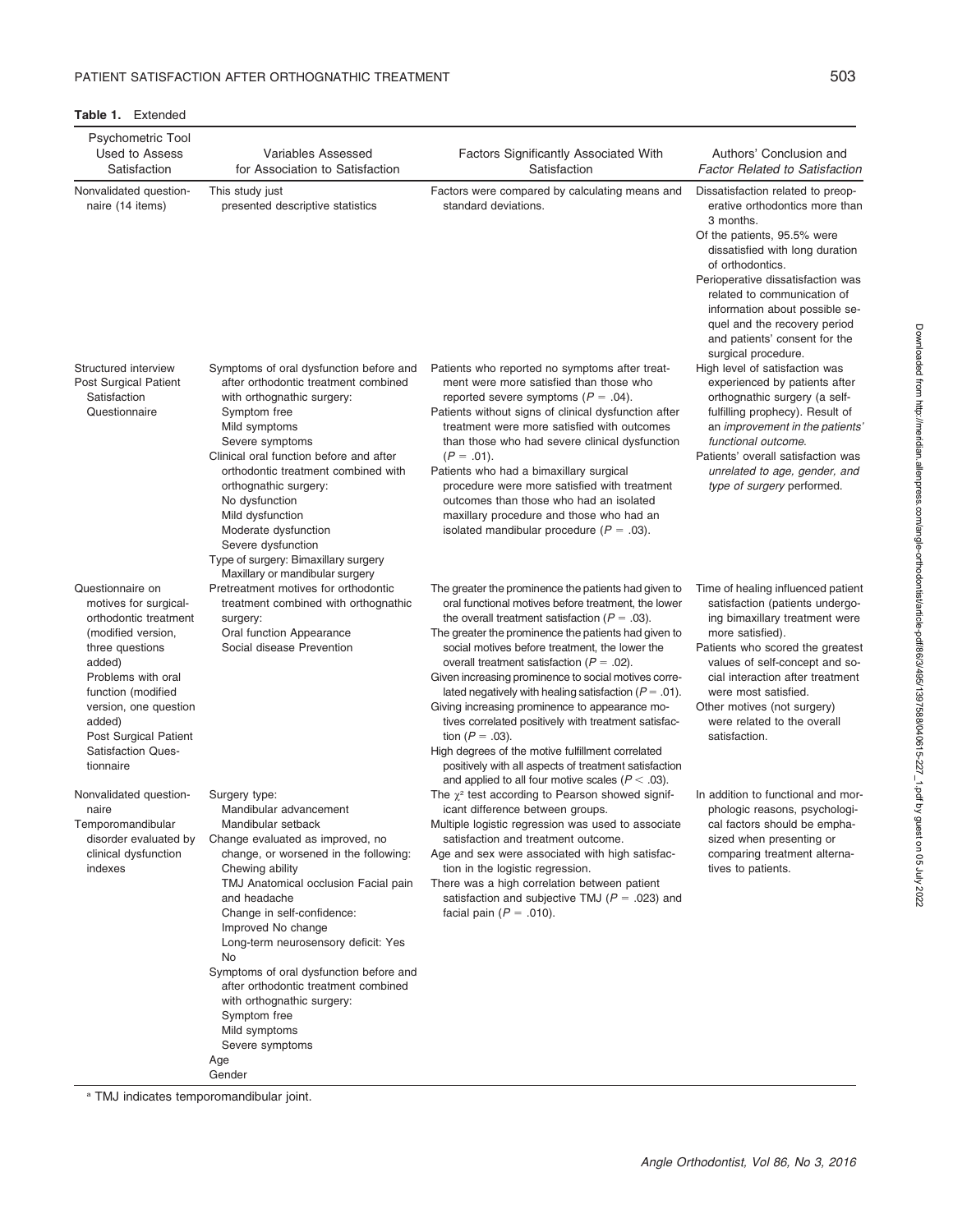|  | Table 2. Newcastle-Ottawa Quality Assessment Adapted for Cross-Sectional Studies <sup>®</sup> |  |  |  |  |  |
|--|-----------------------------------------------------------------------------------------------|--|--|--|--|--|
|--|-----------------------------------------------------------------------------------------------|--|--|--|--|--|

|                                                                                                                                                                                                                                                                                                                                                                                                                                                                            | AlKharafi<br>et al. $23$<br>2014 | Kim<br>et al. $21$<br>2009 | <b>Boch</b><br>et al. $24$<br>2007 | Espeland<br>et al. $22$<br>2008 | Cunningham<br>et al. $4$<br>1996 | Pahkala<br>et al. <sup>18</sup><br>2007 | Oland<br>et al. $20$<br>2010 | Oland<br>et al. $19$<br>2011 |
|----------------------------------------------------------------------------------------------------------------------------------------------------------------------------------------------------------------------------------------------------------------------------------------------------------------------------------------------------------------------------------------------------------------------------------------------------------------------------|----------------------------------|----------------------------|------------------------------------|---------------------------------|----------------------------------|-----------------------------------------|------------------------------|------------------------------|
| Sample-selection criteria (maximum of four asterisks)<br>1) Representativeness of the sample a) Truly representative<br>of the average in the target population* (all subjects or<br>random sampling); b) Somewhat representative of the<br>average in the target population* (nonrandom sampling;<br>c) Selected group of users; d) No description of the<br>sampling strategy.                                                                                           | C                                | $\mathbf C$                | C                                  | $\mathbf C$                     | $\mathbf C$                      | c                                       | $b^*$                        | $b^*$                        |
| 2) Sample size a) Justified and satisfactory*; b) Not justified.<br>3) Nonrespondents a) Comparability between respondent<br>and nonrespondent characteristics is established, and the<br>response rate is satisfactory*; b) The response rate is<br>unsatisfactory or the comparability between respondents<br>and nonrespondents is unsatisfactory; c) There was no<br>description of the response rate or the characteristics of<br>the respondents and nonrespondents. | b<br>C                           | b<br>C                     | b<br>$\mathbf{C}$                  | b<br>$\star$                    | b<br>$\mathbf b$                 | b<br>C                                  | b<br>C                       | b<br>C                       |
| 4) Ascertainment of the satisfaction level a) The measure-<br>ment tool was validated*; b) The measurement tool was<br>not validated, but the tool is available or described*; c)<br>There is no description of the measurement tool.                                                                                                                                                                                                                                      | $b^*$                            | $b^*$                      |                                    | $b^*$                           | C                                | $b^*$                                   | $a^*$                        | $a^*$                        |
| Comparability (maximum of two asterisks) The subjects in<br>different outcome groups (satisfied or not satisfied) are<br>comparable based on the study design or analysis.<br>Confounding factors are controlled. a) The study controls<br>for the most important factor (satisfaction of patients;<br>select one)**; b) The study controls for any additional<br>factor.*                                                                                                 |                                  |                            |                                    |                                 |                                  |                                         |                              |                              |
| Outcome (maximum of one asterisk) <sup>b</sup> Assessment of the<br>outcome from the patient's point of view a) Independent<br>blind assessment*; b) Record linkage; c) Self-report*; d)<br>No description.                                                                                                                                                                                                                                                                | $C^*$                            | $\mathsf{c}^\star$         | $c^*$                              | $C^*$                           | $c^*$                            | $c^*$                                   | $c^*$                        | $\alpha^*$                   |
| Summary score (maximum of seven asterisks)                                                                                                                                                                                                                                                                                                                                                                                                                                 | 2                                | 2                          | 1                                  | 3                               | 1                                | $\overline{c}$                          | 3                            | 3                            |

<sup>a</sup> Letters in the reference columns correspond to those in the first column. A study can be awarded a maximum of one asterisk (representing "yes") for each numbered item within the Selection and Outcome categories. A dash indicates no award.

**b** For Outcome, patient satisfaction has to be assessed by interview or self-reported questionnaire. The asterisk will be given for item "c" instead of the "b" (record linkage is not applicable for this scenario).

concepts need to be properly differentiated.26 Results suggest that health care shortly after surgery promotes satisfaction not just for the patients but also for family and friends.

Although common sense dictates that genioplasties and related minor surgical procedures further improve esthetic outcomes, this systematic review did not consider these factors so that it was clear that the results were based only on the major surgical procedures and not on these minor auxiliary esthetic procedures. By doing so the effects of the most significant part of the surgical procedure are clearly differentiated.30–32

It has to be noted that more than 85% of the assessed patients were satisfied with the results. This high satisfaction level has been previously shown in a review related to orthognathic interventions and improvement in quality of life<sup>11</sup> as well as in other related studies. $2,32$  Still, 15% of patients were not fully satisfied. This is where the suggestions from the systematic review can be used to prevent these dissatisfaction levels. It has to be noted that patients who undergo some types of orthognathic surgical procedures (ie, mandibular setbacks) are more likely to be satisfied with the final outcome. These types of surgical procedures are usually closely linked to specific malocclusions (in this example Class III malocclusion with mandibular excess).

Patients' motivation to seek combined orthodonticsurgical treatment depends on subjective factors. The perceived social benefits of the treatment outcomes were correlated with satisfaction<sup>33</sup> and reported to be one of the significant motivations to accept the orthodontic-surgical treatment plan.34 Patients who reported improvements in self-confidence and higher levels of self-concept and social interaction after treatment showed higher levels of satisfaction with outcomes.<sup>18</sup> Accordingly, a recent study presented strong evidence of the impact of a malocclusion and its negative influence on emotional and social dimensions.10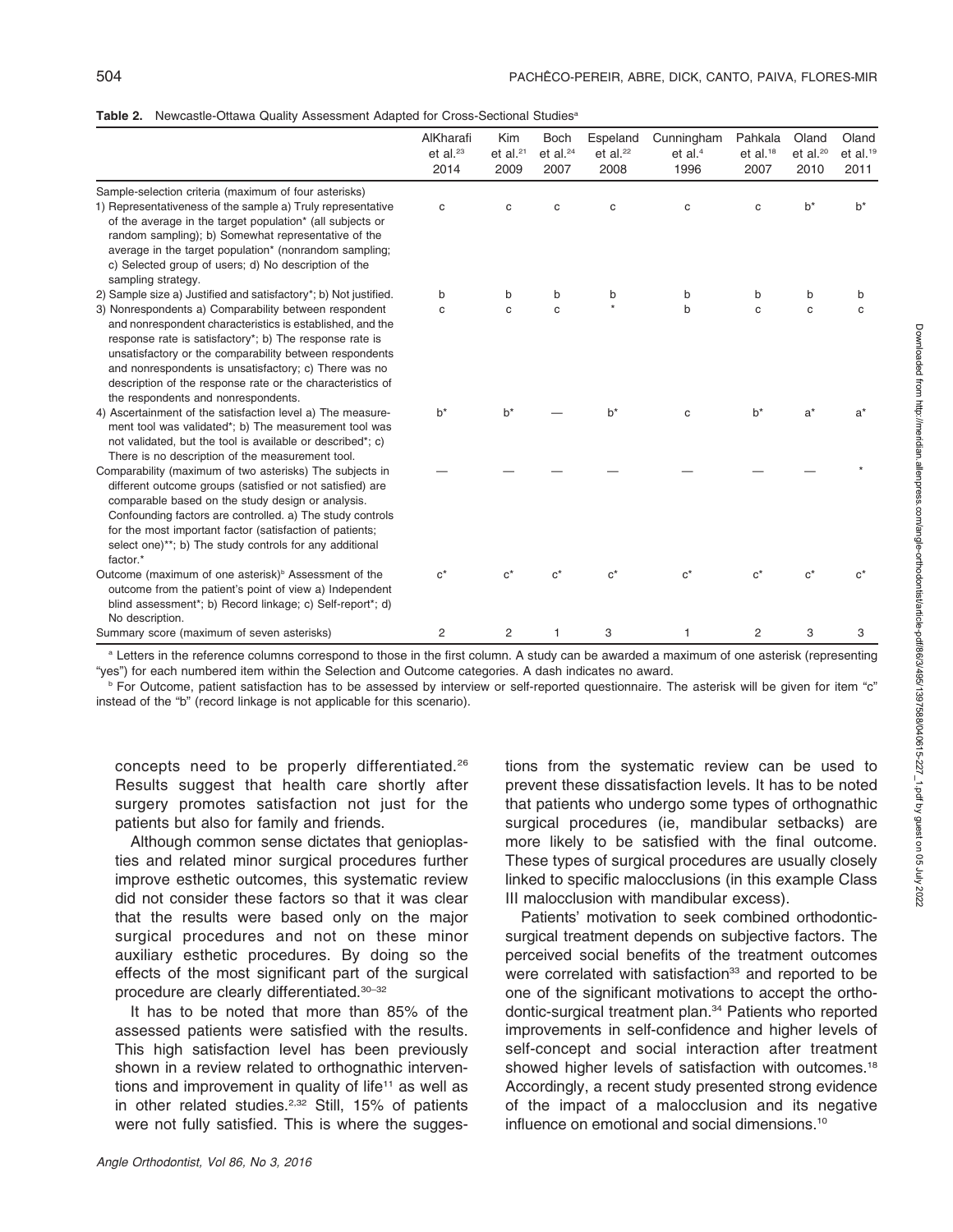#### Limitations

A clear limitation of this study is related to the different timing of the satisfaction assessment as the time frame could influence perception of satisfaction. Memory bias should be considered when assessing patients within a 9-year interval after treatment completion.24 Also, the interpretation of results could differ when the results derive from face-to-face interview, mailed questionnaire or structured interview by phone. Two studies $4,21$  only presented descriptive statistics, which hampers comparison with statistically significant results.

There is need to develop surgical outcomes questionnaires with confirmed standard psychometric properties, such as validity and reliability.35

#### **CONCLUSION**

Although a number of factors were identified that were associated with patients' satisfaction or dissatisfaction with orthodontic treatment combined with orthognathic surgery; the available evidence was limited. Listed factors should therefore be considered cautiously.

#### **REFERENCES**

- 1. Njio BJ, ter Heege GJ, Prahl-Andersen B. Quality development in a dental practice environment. A web-based system for measuring patient satisfaction. J Orofac Orthop. 2008;69:448–462.
- 2. Lazaridou-Terzoudi T, Kiyak HA, Moore R, Athanasiou AE, Melsen B. Long-term assessment of psychologic outcomes of orthognathic surgery. J Oral Maxillofac Surg. 2003;61: 545–552.
- 3. Cunningham SJ, Crean SJ, Hunt NP, Harris M. Preparation, perceptions, and problems: a long-term follow-up study of orthognathic surgery. Int J Adult Orthodon Orthognath Surg. 1996;11:41–47.
- 4. Cunningham SJ, Hunt NP, Feinmann C. Perceptions of outcome following orthognathic surgery. Br J Oral Maxillofac Surg. 1996;34:210–213.
- 5. Hunt OT, Johnston CD, Hepper PG, Burden DJ. The psychosocial impact of orthognathic surgery: a systematic review. Am J Orthod Dentofacial Orthop. 2001;120: 490–497.
- 6. Pithon MM, Nascimento CC, Barbosa GC, Coqueiro Rda S. Do dental esthetics have any influence on finding a job? Am J Orthod Dentofacial Orthop. 2014;146:423–429.
- 7. Bailey LJ, Duong HL, Proffit WR. Surgical Class III treatment: long-term stability and patient perceptions of treatment outcome. Int J Adult Orthodon Orthognath Surg. 1998;13:35–44.
- 8. Bertolini F, Russo V, Sansebastiano G. Pre- and postsurgical psycho-emotional aspects of the orthognathic surgery patient. Int J Adult Orthodon Orthognath Surg. 2000;15:16–23.
- 9. Waljee J, McGlinn EP, Sears ED, Chung KC. Patient expectations and patient-reported outcomes in surgery: a systematic review. Surgery. 2014;155:799–808.
- 10. Dimberg L, Arnrup K, Bondemark L. The impact of malocclusion on the quality of life among children and adolescents: a systematic review of quantitative studies. Eur J Orthod. 2015;37:238–247.
- 11. Soh CL, Narayanan V. Quality of life assessment in patients with dentofacial deformity undergoing orthognathic surgery—a systematic review. Int J Oral Maxillofac Surg. 2013;42:974–980.
- 12. Moher D, Liberati A, Tetzlaff J, Altman DG, Group P. Preferred reporting items for systematic reviews and metaanalyses: the PRISMA Statement. Open Med. 2009;3: e123–e130.
- 13. Cochrane, Communication CCa, Group R. Data Extraction Template. Available at: https://cccrg.cochrane.org/authorresources. Accessed May 13, 2013.
- 14. Benedek P, Lazar Z, Bikov A, Kunos L, Katona G, Horvath I. Exhaled biomarker pattern is altered in children with obstructive sleep apnoea syndrome. Int J Pediatr Otorhinolaryngol. 2013;77:1244–1247.
- 15. Wells GA, Shea B, O'Connell D, et al. The Newcastle-Ottawa score for non-randomized studies., Ottawa Hospital Research Institute., Available at: http://www.ohri.ca/programs/ clinical\_epidemiology/oxford.asp Accessed December 05 2013.
- 16. Breton MC, Guenette L, Amiche MA, Kayibanda JF, Gregoire JP, Moisan J. Burden of diabetes on the ability to work: a systematic review. Diabetes Care. 2013;36: 740–749.
- 17. Pachêco-Pereira CPJ, Perez A, Dick BD, Flores-Mir C. Factors associated with patient's and parent's satisfaction after orthodontic treatment: a systematic review. Am J Orthod Dentofacial Orthop. In press.
- 18. Pahkala RH, Kellokoski JK. Surgical-orthodontic treatment and patients' functional and psychosocial well-being. Am J Orthod Dentofacial Orthop. 2007;132:158–164.
- 19. Oland J, Jensen J, Elklit A, Melsen B. Motives for surgicalorthodontic treatment and effect of treatment on psychosocial well-being and satisfaction: a prospective study of 118 patients. J Oral Maxillofac Surg. 2011;69:104–113.
- 20. Oland J, Jensen J, Melsen B. Factors of importance for the functional outcome in orthognathic surgery patients: a prospective study of 118 patients. J Oral Maxillofac Surg. 2010; 68(9):2221–2231.
- 21. Kim S, Shin SW, Han I, Joe SH, Kim MR, Kwon JJ. Clinical review of factors leading to perioperative dissatisfaction related to orthognathic surgery. J Oral Maxillofac Surg. 2009;67:2217–2221.
- 22. Espeland L, Hogevold HE, Stenvik A. A 3-year patientcentred follow-up of 516 consecutively treated orthognathic surgery patients. Eur J Orthod. 2008;30:24-30.
- 23. AlKharafi L, AlHajery D, Andersson L. Orthognathic surgery: pretreatment information and patient satisfaction. Med Princ Pract. 2014;23:218–224.
- 24. Bock JJ, Maurer P, Fuhrmann RA. The importance of temporomandibular function for patient satisfaction following orthognathic surgery. J Orofac Orthop. 2007;68:299–307.
- 25. Rocha NS, Cavalcante JR, de Oliveira e Silva ED, Caubi AF, Laureano Filho JR, Gondim DG. Patient's perception of improvement after surgical assisted maxillary expansion (SAME): pilot study. Med Oral Patol Oral Cir Bucal. 2008;13: E783–E787.
- 26. Williams B. Patient satisfaction: a valid concept? Soc Sci Med. 1994;38:509–516.
- 27. Cheng LH, Roles D, Telfer MR. Orthognathic surgery: the patients' perspective. Br J Oral Maxillofac Surg. 1998;36: 261–263.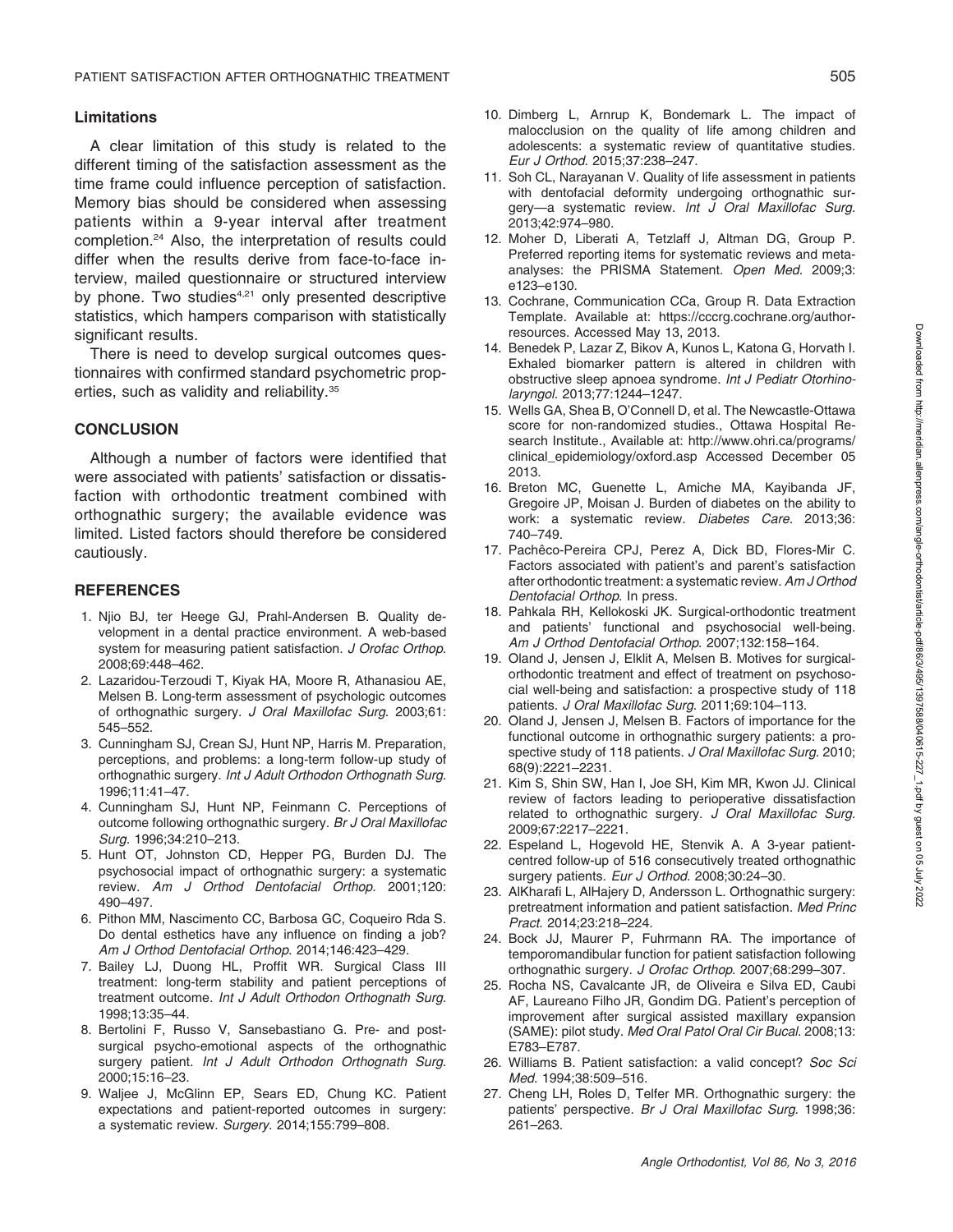- 28. Flanary CM, Alexander JM. Patient responses to the orthognathic surgical experience: factors leading to dissatisfaction. J Oral Maxillofac Surg. 1983;41:770–774.
- 29. Hoppenreijs TJ, Hakman EC, van't Hof MA, Stoelinga PJ, Tuinzing DB, Freihofer HP. Psychologic implications of surgical-orthodontic treatment in patients with anterior open bite. Int J Adult Orthodon Orthognath Surg. 1999;14:101–112.
- 30. Rustemeyer J, Gregersen J. Quality of life in orthognathic surgery patients: post-surgical improvements in aesthetics and self-confidence. J Craniomaxillofac Surg. 2012;40: 400–404.
- 31. Meade EA, Inglehart MR. Young patients' treatment motivation and satisfaction with orthognathic surgery outcomes: the role of "possible selves." Am J Orthod Dentofacial Orthop. 2010;137:26–34.
- 32. Finlay PM, Atkinson JM, Moos KF. Orthognathic surgery: patient expectations; psychological profile and satisfaction with outcome. Br J Oral Maxillofac Surg. 1995;33:9–14.
- 33. Kiyak HA, Hohl T, West RA, McNeill RW. Psychologic changes in orthognathic surgery patients: a 24-month follow up. J Oral Maxillofac Surg. 1984;42:506–512.
- 34. Forssell H, Finne K, Forssell K, Panula K, Blinnikka LM. Expectations and perceptions regarding treatment: a prospective study of patients undergoing orthognathic surgery. Int J Adult Orthodon Orthognath Surg. 1998;13: 107–113.
- 35. Travess HC, Newton JT, Sandy JR, Williams AC. The development of a patient-centered measure of the process and outcome of combined orthodontic and orthognathic treatment. J Orthod. 2004;31:220–234. discussion 201–222.

#### APPENDIX 1

Databases and Individualized Truncations of Words (Updated March 29, 2015)

| Database                                                            | Key Words                                                                                                                                                                                                                                                                                                                                                                                               |
|---------------------------------------------------------------------|---------------------------------------------------------------------------------------------------------------------------------------------------------------------------------------------------------------------------------------------------------------------------------------------------------------------------------------------------------------------------------------------------------|
| MEDLINE (http://www.ncbi.<br>nln.nih.gov/pubmed)                    | orthognathic surgery or surgery, oral or orthognathic surgical procedures or oral surgical procedures or osteotomy, Le Fort<br>or osteotomy or mandibular osteotomy or maxillary osteotomy or osteotomy, sagittal split ramus AND patient satisfaction<br>or patient preference or personal satisfaction                                                                                                |
| PubMed <sup>a</sup> (http://www.ncbi.nln.<br>nih.gov/pubmed)        | (orthodon*[Title/Abstract]) AND (satisf*[Title/Abstract] AND (patients[Title/Abstract] OR patient[Title/Abstract] OR<br>patients' [Title/Abstract] OR patient's [Title/Abstract])                                                                                                                                                                                                                       |
| EBM Review (http//cochra<br>ne.bvsalud.org/portal)                  | (consumer satisfaction.mp. or exp patient satisfaction/or patient*.mp.) adj3 satisf*.mp. AND (orthodontics or mandibular<br>advancement or orthodontic anchorage procedures or orthodontic appliance design).mp. or exp orthodontic appliances/or<br>exp orthodontics, corrective/or exp orthodontics, interceptive/or exp orthodontics, preventive/or (orthodontic* adj3<br>patient <sup>*</sup> ).mp. |
| Web of Science (http://apps.<br>webofknowledge.com)                 | (Patient satisfaction after orthodontic treatment) Refined by: research areas: (dentistry oral surgery medicine) AND<br>documents types: (article) Timespan: All years. Search language=Auto                                                                                                                                                                                                            |
| EMBASE (http//embase.<br>com/search)                                | (orthognathic surgery or maxillofacial surgery or craniofacial surgery or orthognathic surgical procedures or face surgery or<br>oral surgery or osteotomy or maxilla osteotomy or mandible osteotomy) AND (satisfaction or patient satisfaction or patient<br>preference or patient attitude or consumer)                                                                                              |
| LILACS <sup>a</sup> (lilacs.bvsalud.org)<br>Scopus (www.scopus.com) | ortodontia or ortodoncia [Palavras] and satisfação do paciente [Palavras] or felicidad del paciente [Palavras]<br>Title Abs Key (satisfaction after orthognathic surgery) AND doctype (ar OR re) AND subjarea (mult or agri or bioc or immu or<br>neur or phar or mult or medi or nurs or ete or dent or heal)                                                                                          |
| Google Scholar (scholar.<br>google.ca)                              | Any idiom; Without patents and citations; Classified by relevance (100 most relevant articles). Patient satisfaction after<br>orthognathic surgery                                                                                                                                                                                                                                                      |

a Refined search (orthognathics) not included in the last selection because the final result was characterized by a reduced number of articles. Selection of the articles will be done manually.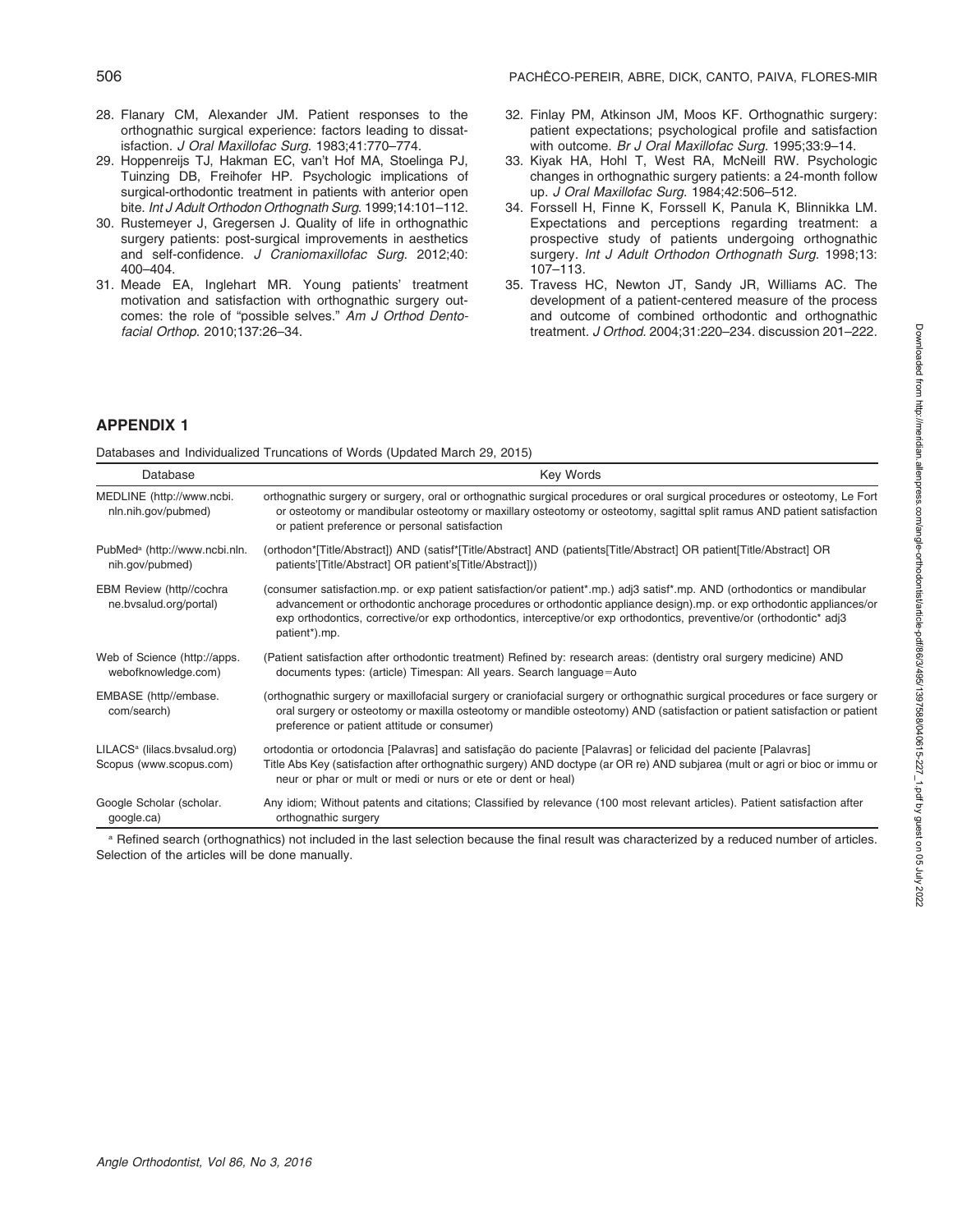#### APPENDIX 2

Articles Excluded and the Reason for Exclusion

| Reference<br>Number | Author and Date                | Reason for<br>Exclusion <sup>a</sup> |
|---------------------|--------------------------------|--------------------------------------|
| 1.                  | Bailey et al. 1998             | 5                                    |
| 2.                  | Barbosa et al. 1993            | 7                                    |
| 3.                  | Bertolini et al. 2000          | 7                                    |
| 4.                  | Baherimoghaddam et al. 2014    | 7                                    |
| 5.                  | Busby et al. 2002              | 5                                    |
| 6.                  | Chatenay et al.                | 1                                    |
| 7.                  | Cheng et al. 1998              | 7                                    |
| 8.                  | Dantas et al. 2015             | 7                                    |
| 9.                  | Ek et al. 1997                 | $\overline{7}$                       |
| 10.                 | Flanary et al. 1983            | 7                                    |
| 11.                 | Flanary et al. 1985            | 7                                    |
| 12.                 | Forsell et al. 1998            | 5                                    |
| 13.                 | Frost and Peterson 1991        | 7                                    |
| 14.                 | Garvill et al. 1992            | 6                                    |
| 15.                 | Hagensli et al. 2014           | 7                                    |
| 16.                 | Holman et al. 1995             | $\overline{7}$                       |
| 17.                 | Jager et al. 1995              | 5                                    |
| 18.                 | Kharrat et al. 2006            | 8                                    |
| 19.                 | Khattak et al. 2012            | 7                                    |
| 20.                 | Kiyak et al. 1985              | 5                                    |
| 21.                 | Kufta et al. 2014              | 1                                    |
| 22.                 | Lazaridou-Terzoudi et al. 2003 | 7                                    |
| 23.                 | Maurer et al. 2002             | 3                                    |
| 24.                 | Meade et al. 2010              | $\overline{4}$                       |
| 25.                 | Motego et al. 2003             | 4                                    |
| 26.                 | Narayanan et al. 2008          | 1                                    |
| 27.                 | Nurminen et al. 1999           | 7                                    |
| 28.                 | Olson et al. 1980              | 7                                    |
| 29.                 | Ostler et al. 1991             | 7                                    |
| 30.                 | Ponduri et al. 2011            | $\overline{7}$                       |
| 31.                 | Rocha et al. 2008              | $\overline{7}$                       |
| 32.                 | Rispoli et al. 2004            | 7                                    |
| 33.                 | Rustemeyer et al. 2010         | 7                                    |
| 34.                 | Shalhoub 1994                  | 6                                    |
| 35.                 | Silva et al. 2013              | 7                                    |
| 36.                 | Siow et al. 2002               | 2                                    |
| 37.                 | Tomizawa et al. 1981           | 5                                    |
| 38.                 | Trovik et al. 2012             | 5                                    |

<sup>a</sup> 1 indicates review, conference paper, book, or personal opinion; 2, patients with congenital defects; 3, surgery for treatment of sleep apnea; 4, orthognathic surgery combined with other specialties; 5, treatment combined with esthetic/cosmetic surgery or mini-implants; 6, mentioned patients' expectation without assessing satisfaction; 7, different target condition (no orthodontics, during orthodontics); 8, full copy of the study was not available.

#### APPENDIX 2 **REFERENCES**

1. Bailey LJ, Duong HL, Proffit WR. Surgical Class III treatment: long-term stability and patient perceptions of treatment outcome. Int J Adult Orthodon Orthognath Surg. 1998;13:35–44.

2. Barbosa AL, Marcantonio E, Barbosa CE, Gabrielli MF, Gabrielli MA. Psychological evaluation of patients scheduled for orthognathic surgery. J Nihon Univ Sch Dent. 1993;35:1–9.

3. Bertolini F, Russo V, Sansebastiano G. Pre- and postsurgical psycho-emotional aspects of the orthognathic surgery patient. Int J Adult Orthodon Orthognath Surg. 2000;15:16–23.

4. Baherimoghaddam T, Oshagh M, Naseri N, Nasrbadi NI, Torkan S. Changes in cephalometric variables after orthognathic surgery and their relationship to patients' quality of life and satisfaction. J Oral Maxillofac Res. 2014;5(4):e6.

5. Busby BR, Bailey LJ, Proffit WR, Phillips C, White RP Jr. Long-term stability of surgical Class III treatment: A study of 5-year postsurgical results. Int J Adult Orthodon Orthognath Surg. 2002;17:159–170.

6. Chatenay C, Leblanc M, Thomas H. The therapeutic smile: orthodontics, surgery and mental attitude. Orthod Fr. 1991;62:573–582.

7. Cheng LH, Roles D, Telfer MR. Orthognathic surgery: the patients' perspective. Br J Oral Maxillofac Surg. 1998;36:261–263.

8. Dantas JFC, Neto JNN, de Carvalho SHG, de B Martins LMCL, de Souza RF, Sarmento VA. Satisfaction of skeletal class III patients treated with different types of orthognathic surgery. Int J Oral Maxillofac Surg. 2015;44:195–202.

9. Ek E, Persson J, Lundgren S. Surgical correction of dentofacial anomalies: an evaluation of two patient groups with the aid of a questionnaire. Swed Dent J. 1997;21:101–110.

10. Flanary CM, Alexander JM. Patient responses to the orthognathic surgical experience: factors leading to dissatisfaction. J Oral Maxillofac Surg. 1983;41:770– 774.

11. Flanary CM, Barnwell GM Jr, Alexander JM. 1985, Patient perceptions of orthognathic surgery. Am J Orthod. 1985;88:137–145.

12. Forssell H, Finne K, Forssell K, Panula K, Blinnikka LM. Expectations and perceptions regarding treatment: a prospective study of patients undergoing orthognathic surgery. Int J Adult Orthodon Orthognath Surg. 1998;13:107–113.

13. Frost V, Peterson G. Psychological aspects of orthognathic surgery: how people respond to facial change. Oral Surg Oral Med Oral Pathol. 1991;71:538–542.

14. Garvill J, Garvill H, Kahnberg KE, Lundgren S. Psychological factors in orthognathic surgery. J Craniomaxillofac Surg. 1992;20:28–33.

15. Hagensli N, Stenvik A, Espeland L. 2014. Asymmetric mandibular prognathism: outcome, stability and patient satisfaction after BSSO surgery. A retrospective study. J Craniomaxillofac Surg. 2014;42:1735–1741.

16. Holman AR, Brumer S, Ware WH, Pasta DJ. The impact of interpersonal support on patient satisfaction